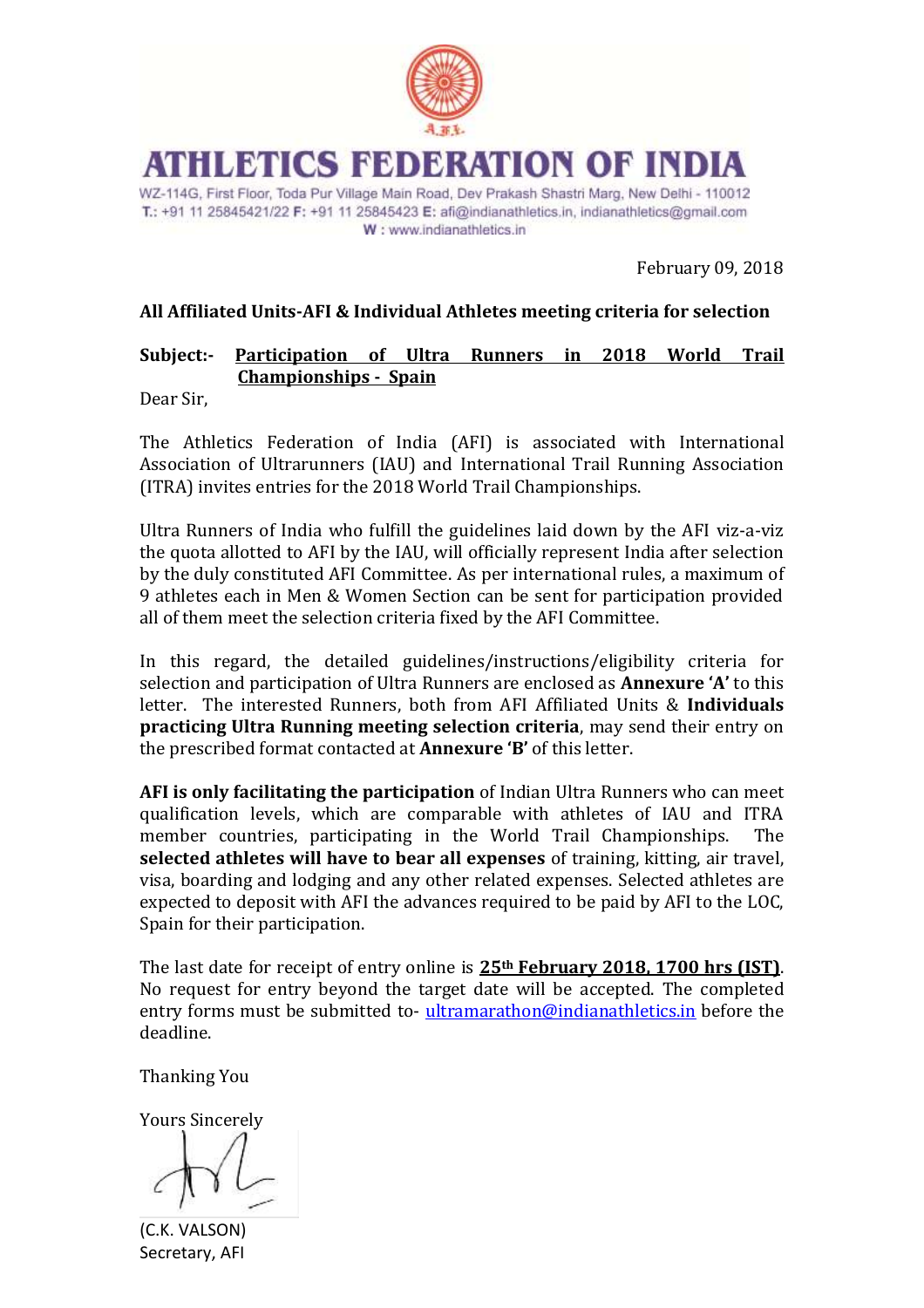#### **ANNEXURE-A**

#### **2018 TRAIL WORLD CHAMPIONSHIPS PENYAGOLOSA/CASTELLON, SPAIN 12TH MAY 2018 INVITATION OF APPLICATIONS**

#### **Introduction**

1. The 2018 World Trail Championships is to be held on 12 May 2018, at Penyagolosa / Castellon Spain. [\(http://www.iau-ultramarathon.org/\)](http://www.iau-ultramarathon.org/). This is an International Association of Ultrarunners (IAU) Competition in conjunction with the International Trail Running Association (ITRA). Athletics Federation of India (AFI) herein has set out the criteria for selecting athletes to represent India at the 2018 Trail World Championships.

#### **The Course**

2. The course is a Trail, of 85 km, with a total height of 4900 meter, having a cutoff time of 15 hours and with intermediary cutoff timings, as mentioned in the General Information Sheet given on the IAU website. . As certified by the ITRA [\(http://itra.run/page/349/2018\\_TWC\\_-\\_Penyagolosa\\_Trails\\_SportHG.html](http://itra.run/page/349/2018_TWC_-_Penyagolosa_Trails_SportHG.html) ), the track has the following characteristics:

- (a) Distance: 85,3 km
- (b) Positive elevation: 4900 m
- (c) Negative elevation: 3690 m
- (d) Endurance difficulty: 4 ITRA points
- (e) Mountain level: 7
- (f) Finisher criteria: 500 (corresponding to a cut-off time of 15 hours)

#### **Selection Criteria**

3. ITRA certifies race routes based on the distance and elevation loss / gain. ITRA then awards a route with Endurance difficulty points; Mountain level points and a Finisher Criteria. The finishers of these races are awarded a 'score' or 'cotation points' on the **ITRA performance index**, which is an intended tool for evaluating the speed level of trail runners. In particular, the performance index can be used for comparing the speed of runners around the world, including athletes who may never have run in the same event. [\(http://www.i](http://www.i-tra.org/page/269/FAQ_Performance_index_and_scores.html)[tra.org/page/269/FAQ\\_Performance\\_index\\_and\\_scores.html](http://www.i-tra.org/page/269/FAQ_Performance_index_and_scores.html) )

4. The 2018 Trail World Championships has been certified by ITRA and ITRA Performance Index is the tool that AFI (Ultra-running Sub Committee) is applying to select the Athletes to represent India at the 2018 Trail World Championships. The performance of Athletes who would be selected to represent India **will be based on evaluation of individual athlete's performance as per the General cotation awarded to them by ITRA and given on the ITRA Website.** Indian Ultra Trail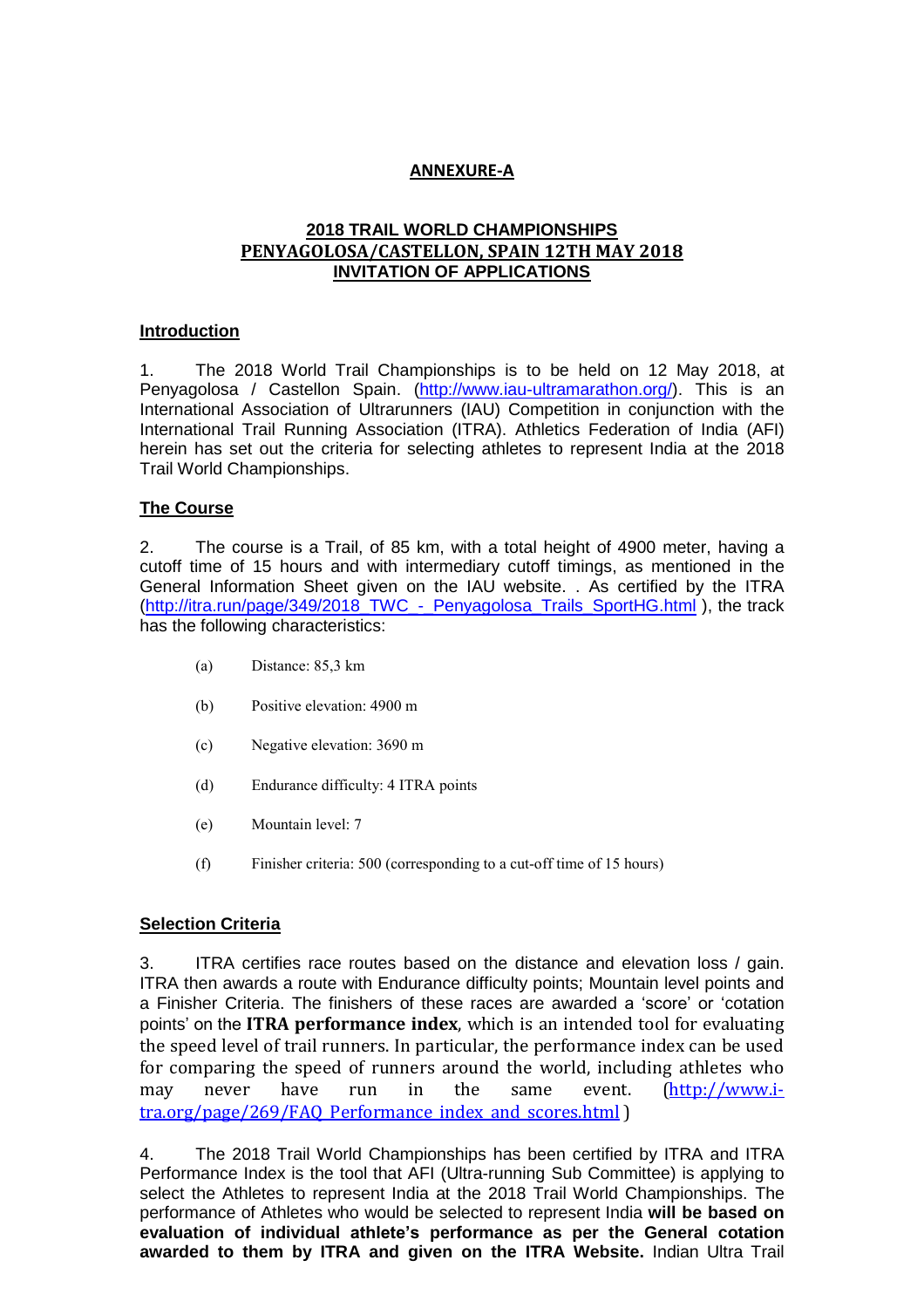Athletes can check their individual performance / cotation, under 'Search a runner' section of the ITRA Web site given at<http://www.i-tra.org/community/> , if they have participated in races certified by ITRA.

5. **Invitation of Application.** Applications are invited from Indian athletes who meet the following criteria:

(a) Should be Citizen of India and holding an Indian Passport.

(b) They should have participated in at least one ultra race (of 50 km and above) in the last one year i.e. from 25 February 2017 to 24 February 2018) **AND** should have participated in at least one Trail Ultra Race between 25 February 2016 to 24 February 2018 and should have at least the following ITRA cotation points / score:

- (i) Men : General Cotation of 600 and above
- (ii) Women : General Cotation of 550 and above
- Note: 1. Individual athlete cotation in ITRA rated races can be obtained at <http://www.i-tra.org/community/>

2. Athletes who do not have Individual Athlete ITRA cotation, **WILL NOT BE CONSIDERED**

6. Only those athletes meeting the criteria given at para 5 above need to send in their application in the format given below (ANNEXURE B) along with this notification latest by **25 FEBRUARY 2018, 1700 hrs** by **email only** (printed copy NOT TO BE SENT) to **ultramarathon@indianathletics.in**

7. Selected athletes will be intimated by e-mail and result of the selection will be posted on the official website of AFI- www.indianathletics.in

8. Athletes selected will be responsible for their own training in consultation with the Ultra-Running Sub-committee of the AFI.

9. If a selected athlete gets injured during the preparation before the event, and his participation in the event is at risk, he / she must inform the Ultra-Running Sub-committee of the AFI by e-mail at the earliest.

10. Selected Athletes- A team of up to 06 Women and 06 Men may be selected, in the order of their ITRA cotation points and having meet the criteria given at para 5.

11. **Selected Athletes to note: Athletics Federation of India is only facilitating the participation of ultra trail runners who meet the selection criteria laid down in this document. The selected Athletes will have to bear all cost of training, kitting, travel, visa, accommodation, and any other expenses related to this 2018 Trail World Championship.**

(a) For boarding, lodging and Airport transfer, the selected Athletes will be required to deposit in advance with Athletics Federation of India, by bank transfer:

(i) by 05 Mar 18, Indian Rupees equivalent to Euro 140

(i) by 10 Apr 18, Indian Rupees equivalent to Euro 325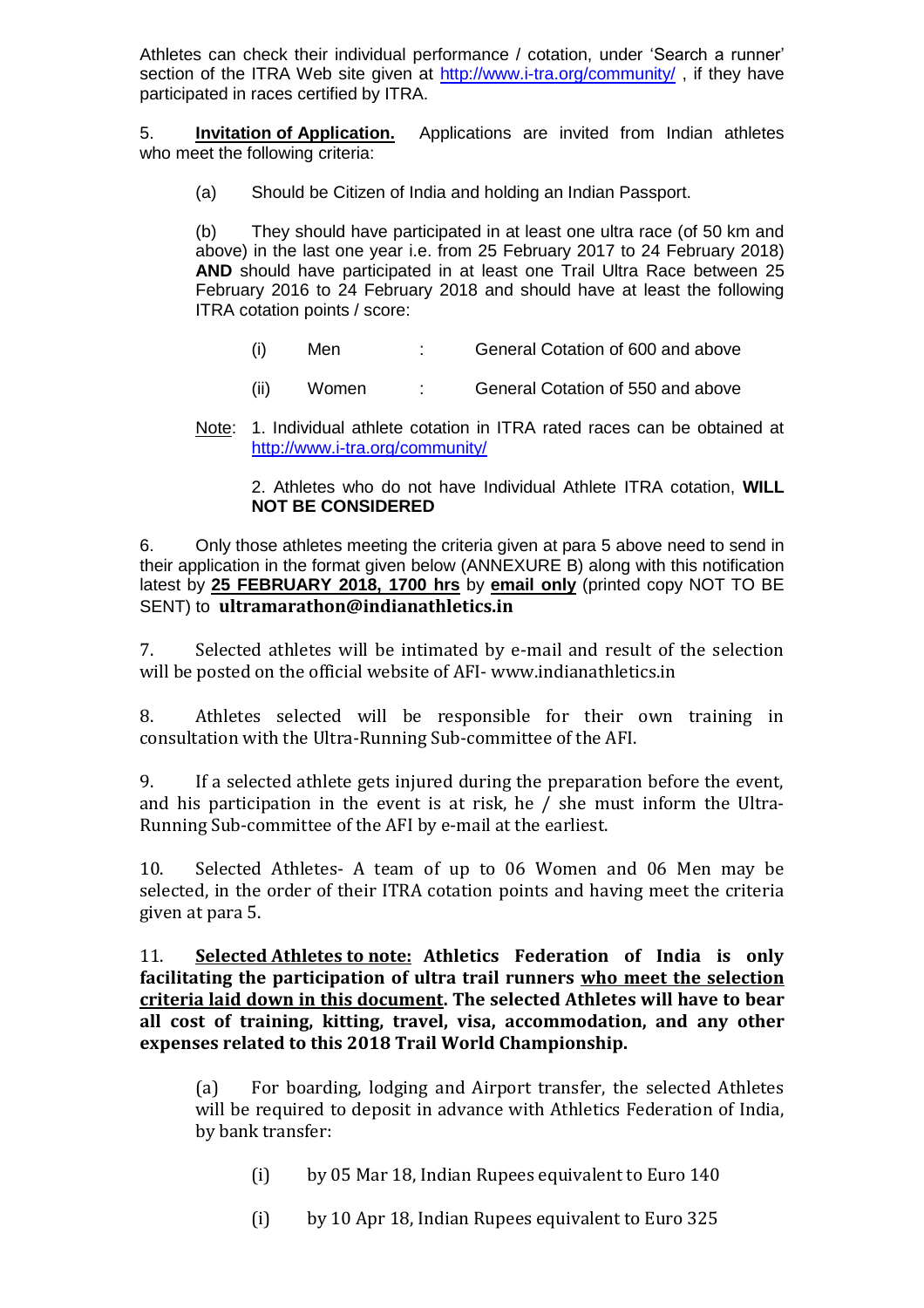**Note** Please refer the GIS available on the IAU website for the charges of Single Occupancy Rooms (@ Euro 90 per day from 08 May 18 to 12 May 18) and Airport Transfer (@Euro 15).

(b) Athletes will be responsible for booking their flight tickets to and fro.

(c) Athletes will be responsible to obtain visa directly from the Embassy of Spain as per the Embassy visa rules. AFI will only provide the necessary documentary proof that an individual is representing AFI at the World Trail Championships. If an individual is unable to process his or her visa application or Visa application is rejected, the AFI will not be held responsible. Money paid in advance as given at para 11 (a) above will NOT be refunded, as this is would be transfered in advance by AFI to the LOC of the 2018 Trail World Championships. (Please refer page 10 of the GIS available at<http://www.iau-ultramarathon.org/> )

### 12. **IMPORTANT DATES**

| (a) | <b>Publication of Invitation</b> |   | 09 February 2018       |
|-----|----------------------------------|---|------------------------|
| (b) | Cut off date at 1700 h to        |   |                        |
|     | receive completed applications   | ÷ | 25 February 2018       |
| (c) | Announcement of team             | ÷ | 05 March 2018          |
| (d) | First installment of Advance     |   |                        |
|     | payment by selected athletes     |   | 08 March 2018          |
| (e) | Final installment of Advance     |   |                        |
|     | payment by selected athletes     |   | 10 April 2018          |
| (f) | Processing of visa               | ÷ | On receipt of          |
|     |                                  |   | Invitation letter from |
|     |                                  |   | the LOC, Spain         |
| (g) | Departure for Spain              |   | 07/08 May 2018         |
| (h) | 2018 Trail World Championships   | ÷ | 12 May 2018            |
| (i) | Departure from Spain for India   |   | 13 May 2018            |
|     |                                  |   |                        |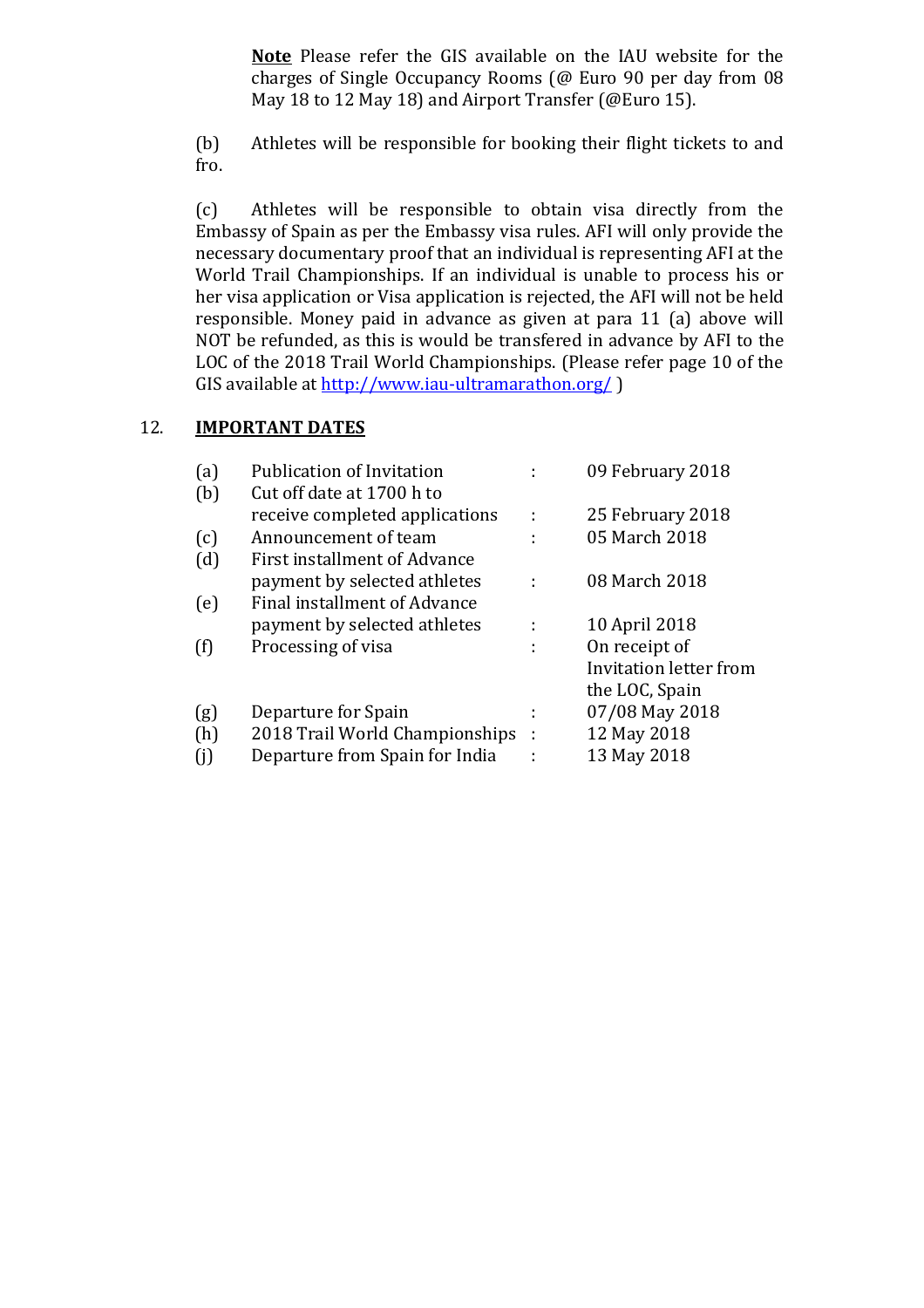#### **APPLICATION FORM : TRAIL WORLD CHAMPIONSHIPS 2018**

| 1.               | <b>Full Name of Applicant</b>                                                   |  |
|------------------|---------------------------------------------------------------------------------|--|
| 2.               | Race Name of Applicant (If any)                                                 |  |
| 3.               | <b>Gender</b>                                                                   |  |
| 4.               | Date of Birth<br>(Such a 01 Jan 1966)                                           |  |
| 5.               | Age (in Years and Months)                                                       |  |
| 6.               | <b>Nationality</b>                                                              |  |
| $\overline{7}$ . | Do you hold an Indian Passport?<br>If Yes please give Passport<br><b>Number</b> |  |
| 8.               | e-mail Address                                                                  |  |
| 9                | <b>Cell Phone Number</b>                                                        |  |
|                  | <b>Land Line Number</b><br>(If any)                                             |  |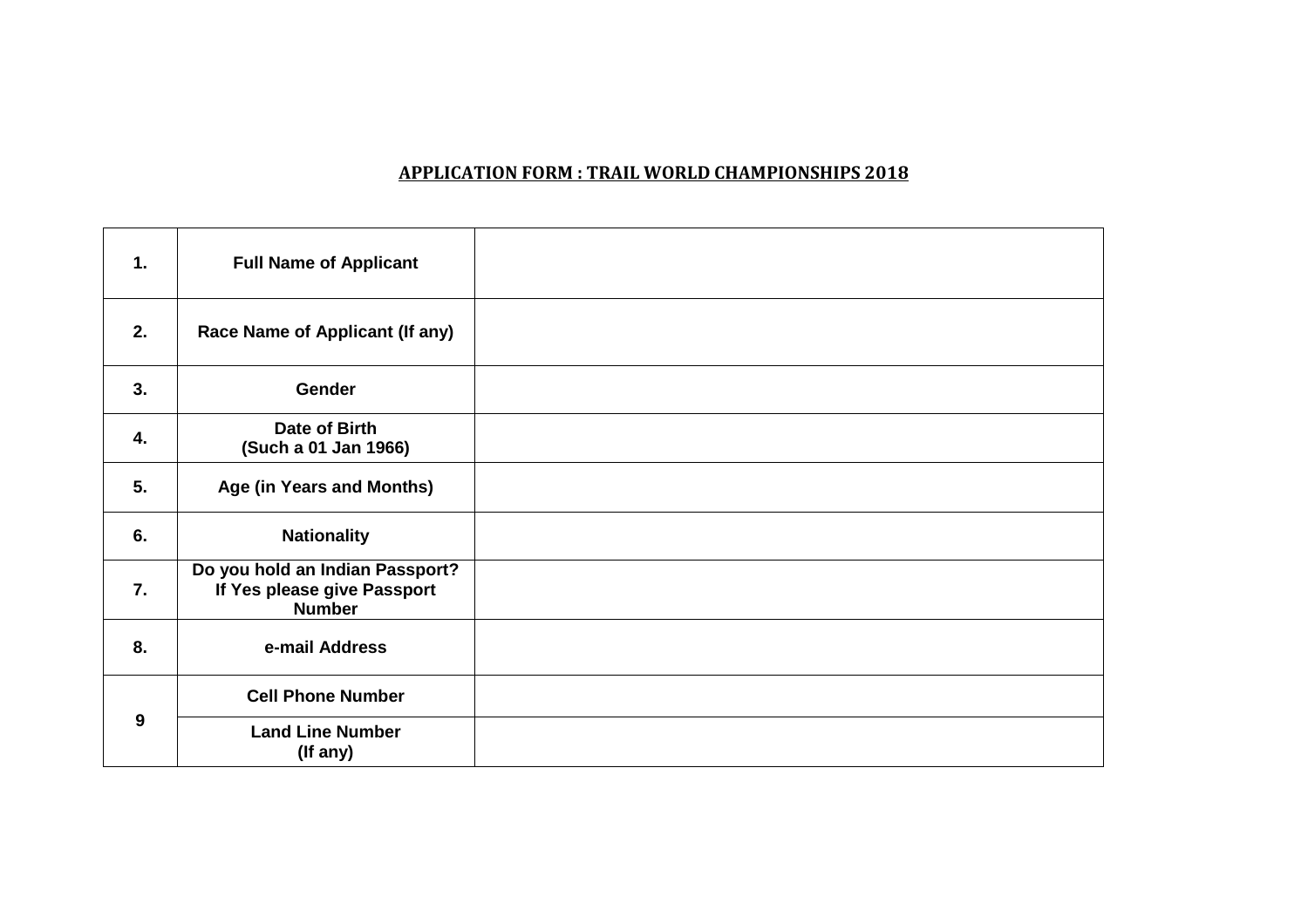| 10. | <b>Permanent Address</b><br>(As per Passport)                                                        |                           |                                      |
|-----|------------------------------------------------------------------------------------------------------|---------------------------|--------------------------------------|
| 11. | <b>Present Address</b>                                                                               |                           |                                      |
|     | Have you participated in Ultra-<br>Races over the last one year                                      | <b>Name of Ultra Race</b> | Web Link to the official race result |
| 12. | (01 February 2017 to 31<br>January 2018). If Yes provide<br>details of up to 03 best<br>performances |                           |                                      |
|     |                                                                                                      |                           |                                      |
|     | Have you participated in Trail<br>Race which is rated by ITRA                                        |                           |                                      |
| 13. | between 01 February 2016 to<br>31 January 2018 (Please<br>answer YES or NO)                          |                           |                                      |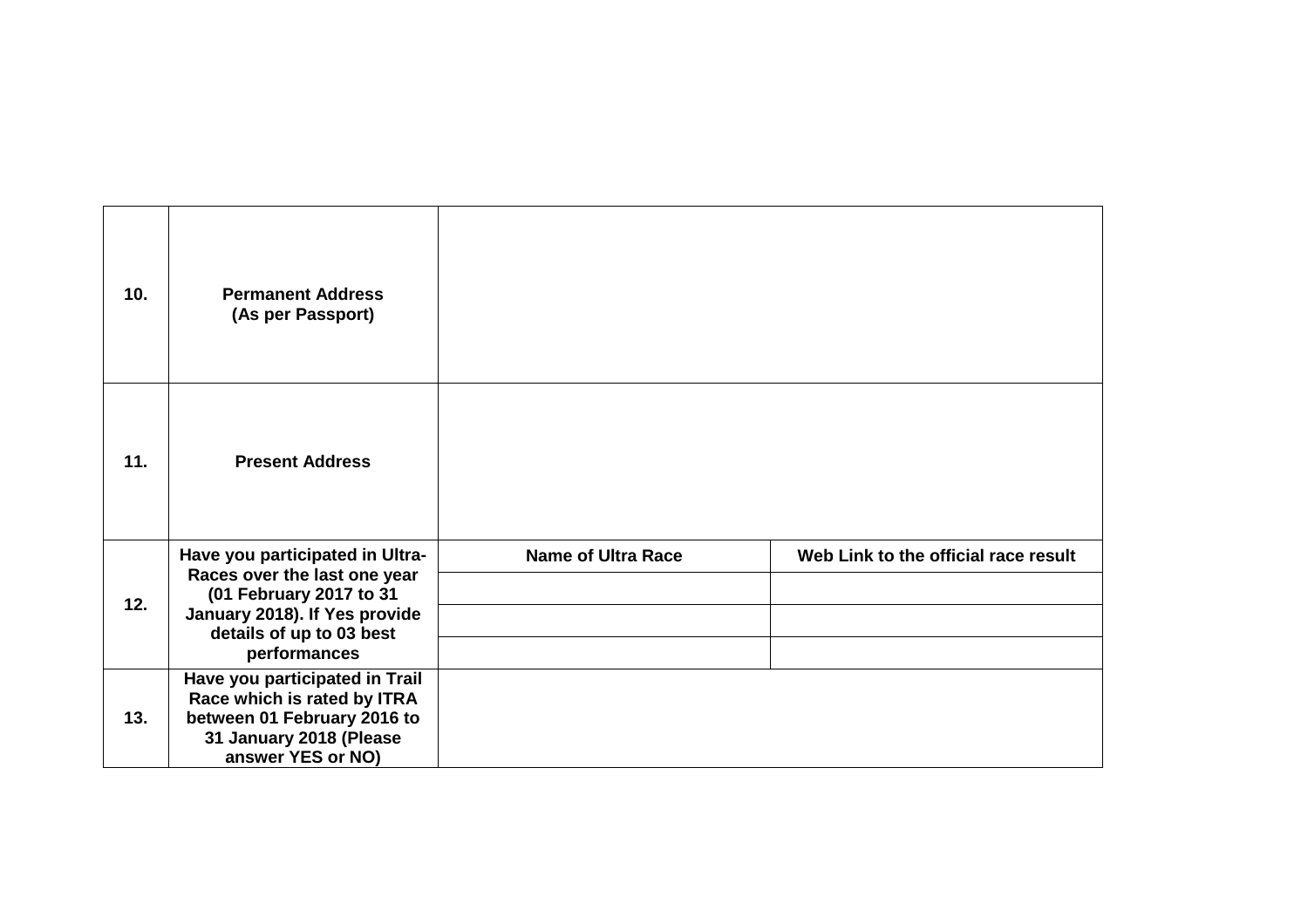| 14. | If YES to 13 above, please provide the following details |                 |                       |                                  |
|-----|----------------------------------------------------------|-----------------|-----------------------|----------------------------------|
|     | <b>Name of Trail Race</b>                                | Date of Race    | <b>Trail Category</b> | Link to the official Race Result |
|     | (Please provide details up to                            | (Should be      | (TUM / TUL / TUXL)\$  |                                  |
|     | top 6 races only)                                        | between 25      |                       |                                  |
|     |                                                          | <b>February</b> |                       |                                  |
|     |                                                          | 2016 to 24      |                       |                                  |
|     |                                                          | <b>February</b> |                       |                                  |
|     |                                                          | 2018)           |                       |                                  |
| (a) |                                                          |                 |                       |                                  |
| (b) |                                                          |                 |                       |                                  |
| (c) |                                                          |                 |                       |                                  |
| (d) |                                                          |                 |                       |                                  |
| (e) |                                                          |                 |                       |                                  |
| (f) |                                                          |                 |                       |                                  |
| 15. | <b>Please provide General</b>                            |                 |                       |                                  |
|     | Cotation' ONLY as given on                               |                 |                       |                                  |
|     | the ITRA web site http://www.i-                          |                 |                       |                                  |
|     | tra.org/community/ against                               |                 |                       |                                  |
|     | your name. (Please note:                                 |                 |                       |                                  |
|     | Men 600 and above                                        |                 |                       |                                  |
|     | Women 550 and above need to                              |                 |                       |                                  |
|     | apply)                                                   |                 |                       |                                  |